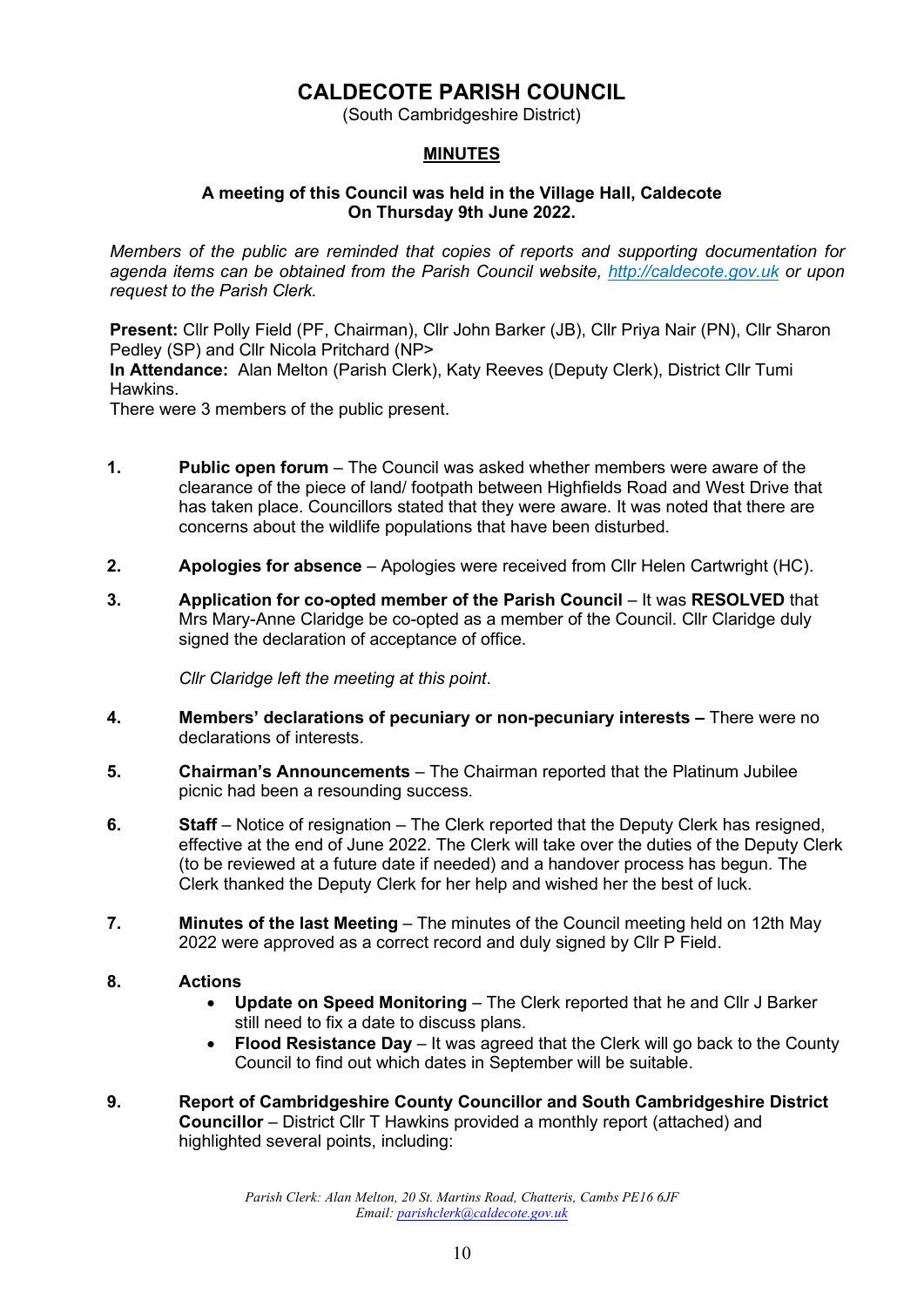- **•** Information on the next Cabinet/ Parish Liaison Meeting on 27<sup>th</sup> June 2022. The Parish Council is encouraged to respond to the invitation and to select someone to attend.
- A restricting of the planning teams, which will be temporarily moved from 3 areas to 2 areas. Caldecote remains within Area West.
- Upcoming A428 Development Community Forums on  $6<sup>th</sup>$  July 2022.
- Changes to the Luton Airport Flight Path, which now runs across the village. It was noted that a public meeting will be held on  $5<sup>th</sup>$  July 2022 to discuss concerns with the intention of raising a formal objection, given that planes are flying lower than was suggested in the original consultation.
- **10. Planning Applications –** There were no applications for consideration.

#### **11. Financial Reports –**

• **Summary of receipts and payments**. A report on the on current budget vs. expenditure dated 3rd June 2022 was received and approved.

• Bank Reconciliation. The bank reconciliation dated 25<sup>th</sup> May 2022 was received and approved.

• **Accounts for payment**. The schedule of payments (attached) was received. It was **RESOLVED** that the payment of bills, as well as the payment of a late-arriving invoice from Cllr P Field for toilet repairs of £120.50, be approved. It was further agreed that payments for the community phone owed to Cllr Pritchard be paid once the amount has been confirmed and the phone contract cancelled.

The Clerk reported that he has received notice from SCDC of their intention to remit the first instalments of S106 monies associated with the development SCD-S106-012588 (Land at Grafton Drive Caldecote)) to the Parish Council upon execution of the appropriate Indemnities. These include:

- £28,850.35, payable towards the provision of older children's play equipment.
- £35,774.43, payable towards the cost of providing an extension to Caldecote sports pavilion or a new sports pavilion building, outdoor gym equipment, resurfacing the pavilion car park and providing additional lighting for the pavilion car park
- £16,156.19, payable towards the cost of providing an extension to Caldecote Village Hall
- £12,647.21, payable towards the cost of providing and maintaining a community transport vehicle serving the development over a five year period.

The Indemnities were signed by two Parish Councillors.

**12. Annual Governance and Accounting Return. (AGAR)** – The Clerk presented the Annual Governance Statement 2021/22 (Section 1 of the AGAR) and noted that 'No' should be selected for box 4 of the statement, as recommended in the previous year's external audit. It was **RESOLVED** that the Parish Clerk and the Chairman of the Parish Council be approved to sign the Annual Governance Statement, once a satisfactory internal audit has been received.

The Clerk presented the annual accounts statement for 2021/2022 (Section 2 of the AGAR) and provided an explanation for the variances from the previous year. It was **RESOLVED** that the Chairman of the Parish Council be approved to sign section 2 of the annual return once a satisfactory internal audit has been received.

**13. Right of Way – Hall Drive – update (Clerk)** – The Clerk reported that the Parish Council's solicitors have identified a restrictive covenant that may limit the use of the land. The further costs of investigating the issue will be met by the resident that wishes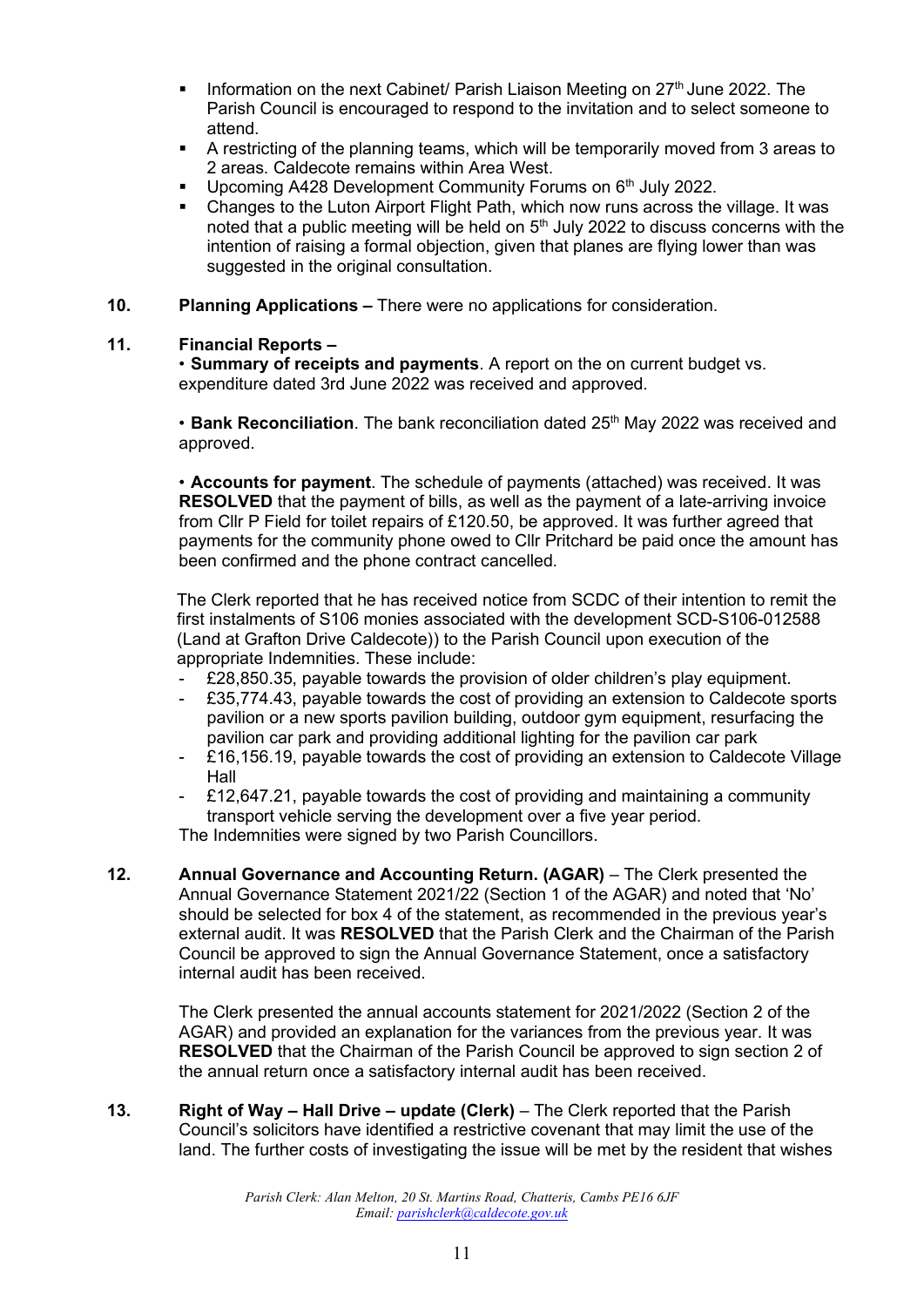to use the road to access their property. The solicitor has also been asked to find out whether there is any monetary value to the land.

The Clerk further reported that he has received correspondence from a resident on Grove Close with regard to the transfer of a piece of land that was agreed by the Council, but was later found to be subject to covenants preventing its sale. The Clerk has written to the resident to offer a licence to use the land, but has not yet received a response.

**14. Correspondence** – The Clerk reported that he has received correspondence from a resident, via District Cllr Hawkins, concerning trees on Cavendish Way. The Chairman reported that an inspection of the trees did not reveal any evidence that they are causing problems and that it is not lawful to cut back the trees at this time of year.

The Clerk reported that he has received correspondence from Scrubs for Cambridgeshire, who are seeking new premises. The Council noted that no suitable premises are available in the village.

The Clerk reported on a request from SCDC for individuals to help to set up a Ukranian support group.

The Clerk reminded Councillors about the forthcoming meeting with Ed Durrant and representatives of Linden Homes on Thursday 23<sup>rd</sup> June in the Pavilion.

Cllr Pritchard asked whether the Parish Council have all the necessary information in place to respond to any future planning applications on the land/ footpath between Highfields Road and West Drive. The Clerk confirmed that this is the case.

Cllr Pritchard queried whether no parking cones will be placed further down Highfields Road for the forthcoming music festival at Childerley. It was recommended that the query be directed to SCDC or the County Council.

Cllr Pritchard noted that there is a patch of overgrown land on Grafton Drive. The Chairman reported that the bushes have been cut back to fence level and that the brambles cannot be cut back until October.

Cllr Pritchard noted that there has been an offer to sponsor free wifi for the Pavilion. It was agreed that further details will be sought.

Cllr Barker noted that the drains at the bottom of the village are full of mud. It was agreed that the Clerk will contact Anglian Water to ask them to take a look.

Cllr Pritchard noted that there have been reports of a collapsed pipe in the centre of Highfields Road near the Linden development. It was agreed that this will be discussed further at the next Leisure and Amenities meeting.

#### **15. Dates and times of the next meeting -Thursday 7th July 2022 at 7.00pm in the** Pavilion

#### **The Meeting Closed at 8.15 pm**

Signed: \_\_\_\_\_\_\_\_\_\_\_\_\_\_\_\_\_\_\_ Dated: \_\_\_\_\_\_\_\_\_\_\_\_\_\_\_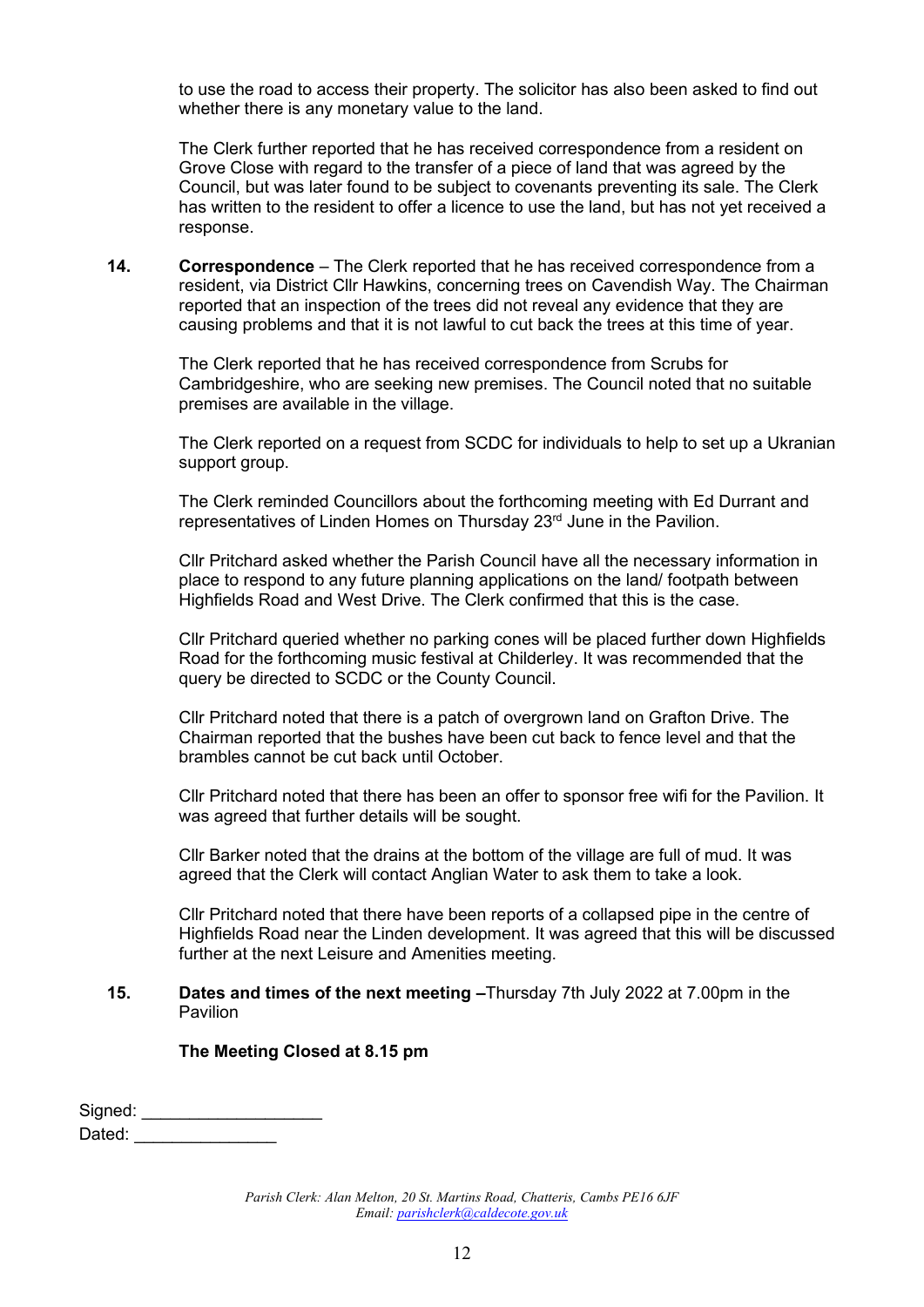**SCHEDULE OF PAYMENTS:** to consider and approve the schedule of payments.  $* = \text{cost incurred}$ as a result of vandalism.

Key to Frequency (Freq) codes:

 $\mathbf{O} =$  'one-off' or intermittent regular payment with no set frequency.

**T** = Termly (usually associated with youth club payments which get invoiced on a termly basis)  $A =$ Annually.  $M =$  Monthly.  $Q =$  Quarterly.  $\frac{1}{2}$  = Half-Yearly.

#### **Payments made since last meeting that require Council approval**

| Payment<br>date | Voucher# | Amount  | To                                        | For                       | <b>Budget</b><br>Code | Freq     |
|-----------------|----------|---------|-------------------------------------------|---------------------------|-----------------------|----------|
| 09/05/22        | 18       | 111.24  | <b>BT</b>                                 | Pavilion<br>broadband     | 38                    | M        |
| 13/05/22        | 19       | 1020.00 | G&J<br>Pinckney<br><b>Services</b><br>Ltd | Roof repairs              | 39                    | $\Omega$ |
| 17/05/22        | 24       | 178.96  | <b>British Gas</b>                        | Pavilion<br>electricity   | 36                    | M        |
| 24/05/22        | 25       | 61.78   | E-on                                      | Cabin<br>electricity      | 45                    | M        |
| 26/05/22        | 29       | 373.34  | <b>HMRC</b>                               | PAYE May<br>2022          | 33                    | M        |
| 26/05/22        | 26-28    | 1520.73 | Staff<br>salaries                         | Salaries<br>May 2022      | 27,28,29              | M        |
| 31/05/22        | 30       | 750.00  | Caldecote<br>Community<br>Events          | Platinum<br>jubilee grant | 34                    | $\Omega$ |

## **New payments yet to be made requiring Council approval**

| Amount | To                           | For                                                  | <b>Budget Code</b> | Freq     |
|--------|------------------------------|------------------------------------------------------|--------------------|----------|
| 254.90 | Alan Melton                  | <b>Expenses May</b><br>2022                          | $\overline{7}$     | M        |
| 19.50  | <b>Katy Reeves</b>           | <b>Expenses May</b><br>2022                          | 6                  | M        |
| 766.80 | R.H.<br>Landscapes           | Sports field<br>mowing 19/5<br>Verge cutting<br>12/5 | 54                 | $\Omega$ |
| 593.00 | <b>Victoire Press</b><br>Ltd | Journal printing                                     | 1                  | O        |
| 98.00  | R L Hartwell                 | Pavilion<br>cleaning 27/4<br>and 25/5                | 38                 | $\Omega$ |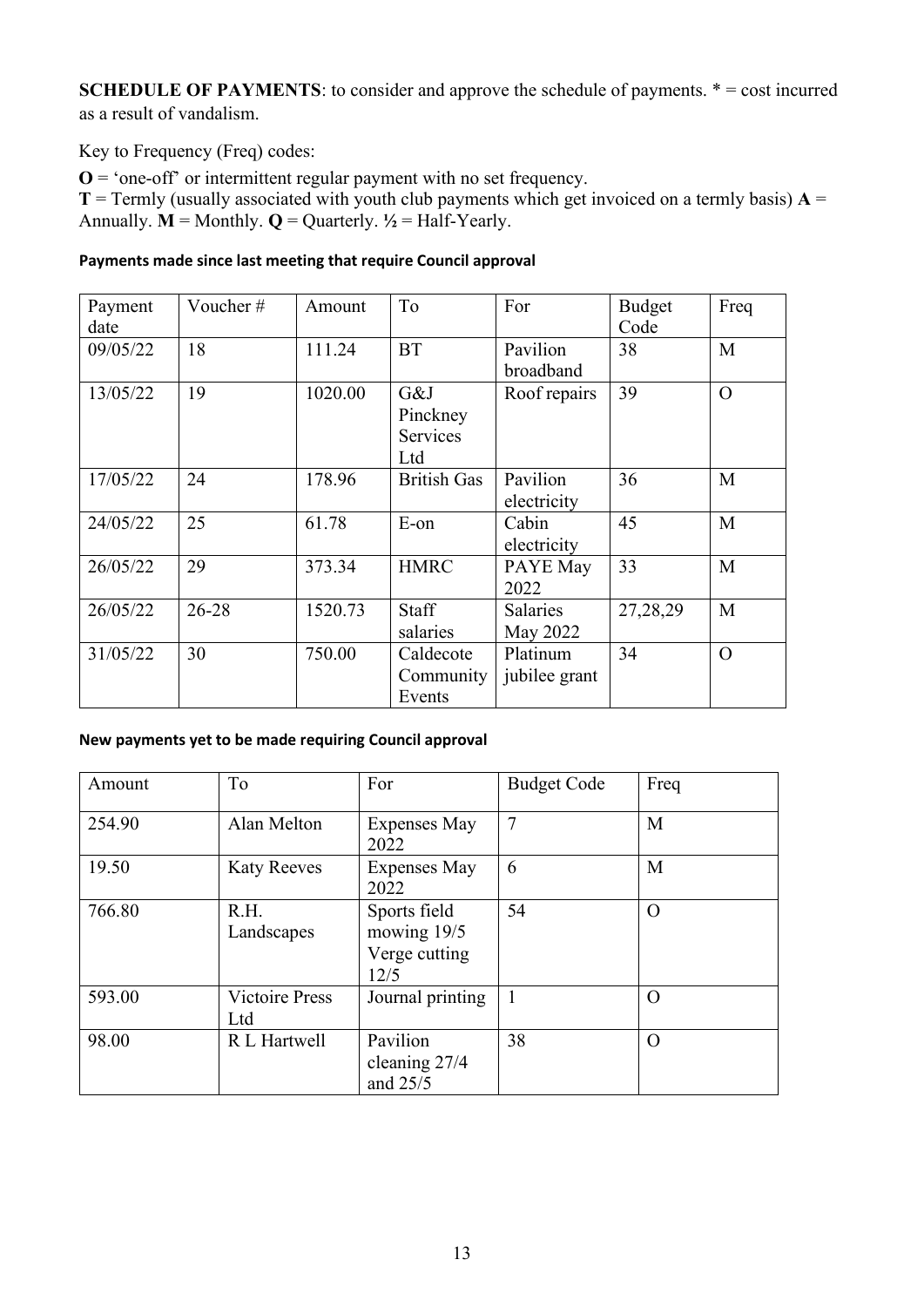# South Cambridgeshire District Council – Caldecote Ward

(comprises the Parishes of Caldecote, Childerley, Kingston, Bourn, Longstowe & Little Gransden)

# Councillor's Monthly Report – June 2022

This report of previous month events is for all the Ward, so please be aware that some of the content may not be relevant to your particular Parish.

## **General**

Please contact me with comments, questions, problems, reports, suggestions or complaints to do with SCDC services. These are housing need, housing repairs for council tenants, planning, benefits, council tax, bin collection, environmental health issues etc. Don't fight on your own. I am available to help you to get the best outcome possible for your situation.

Check out articles on my facebook page<https://www.facebook.com/itsCouncillorTumi> and my blog [http://www.TumiHawkins.org.uk.](http://www.tumihawkins.org.uk/) What I post on there is my view and not LibDem or South Cambs official policy unless I state that it is.

## **District Council Administration 2022**

The first Full Council of the new municipal year took place on Thursday 26 May 2022. The new Council Chairman and Vice Chairman were elected, the new cabinet was confirmed, and details of the portfolios can be found at [https://tumihawkins.org.uk/cabinet-confirmed-south-cambs-](https://tumihawkins.org.uk/cabinet-confirmed-south-cambs-2022-annual-meeting/)[2022annual-meeting/.](https://tumihawkins.org.uk/cabinet-confirmed-south-cambs-2022-annual-meeting/) I am pleased to be back and continuing with the responsibility for Planning policy and Development control. The committee seats were also allocated and agreed, according to the political proportionality.

## **Cabinet/Parish Liaison Meeting**

The first liaison meeting of the Cabinet with Parish Councils for the new municipal year is to take place on Monday 27<sup>th</sup> June 2022. This is the opportunity for Parish Councils to hear from Council Leader and Members of the Cabinet and to ask questions about any issues that is of interest or direct concern to communities. Please watch out for the invitation and do respond – I encourage all Paris Councils to select someone to attend.

## **Zero Carbon Communities Grant**

Reminder that the grant is still open for applications. Community groups can apply for funding up to £15,000 for projects which (1) reduce carbon emissions or (2) engages communities on Climate change. Visit this webpage on SCDC website [https://www.scambs.gov.uk/climate-emergency](https://www.scambs.gov.uk/climate-emergency-and-nature/zero-carbon-communities/zero-carbon-communities-grant/)[andnature/zero-carbon-communities/zero-carbon-communities-grant/](https://www.scambs.gov.uk/climate-emergency-and-nature/zero-carbon-communities/zero-carbon-communities-grant/) [f](https://www.scambs.gov.uk/climate-emergency-and-nature/zero-carbon-communities/zero-carbon-communities-grant/)or details or contact zcc@scambs.gov.uk. **Deadline for applications is 5pm on Friday 17 June 2022**.

## **Planning Policy & Delivery and Building Control**

## Development Management Area Team restructure

The Area Team structure we have been working with is shown on the GCSPS website at <https://greatercambridgeplanning.org/about-us/contact-us/development-management-area-teams/> with Caldecote Ward villages being in Area 3. Due to the unexpected loss of two senior planners (down to ill-health), the teams are now temporarily moving from three to two, namely Area West and Area East. Caldecote Ward villages will be in Area West. Remember that the Area Team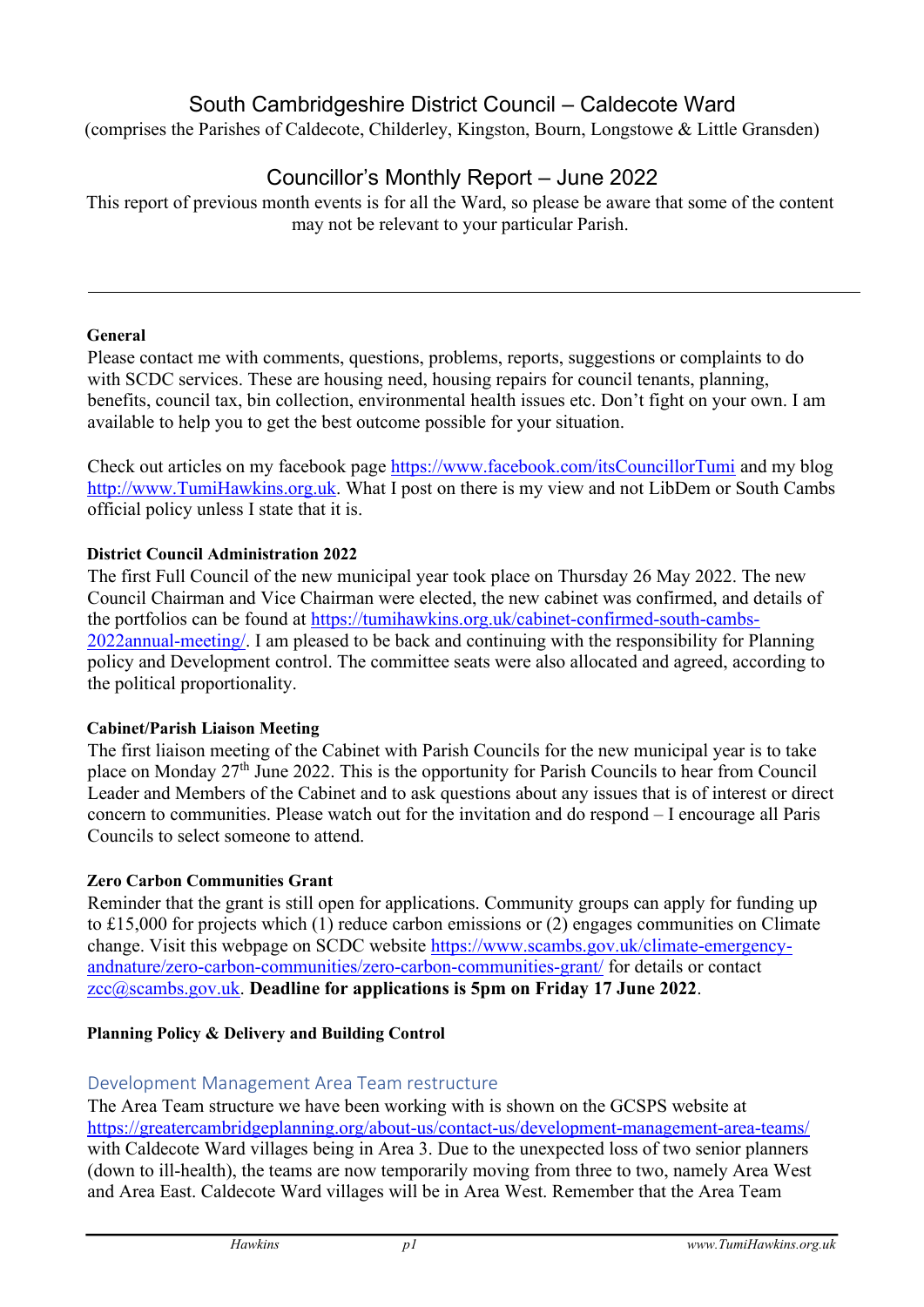Leader is your first port of call for planning issues that may be of concern, and are available to offer advice and assistance to Parish Councils.

The quarterly meetings previously scheduled for mid June have been cancelled and a new date will

#### *District Councillor Tumi*

be rescheduled once the new restructure takes effect. Please watch out for the formal notifications and again do make a point of attending as it is good forum to find out about planning issues.

# A428 Development Community Forums (Cambourne and Bourn Airfield)

The economy of South Cambridgeshire is growing, which is why the level of development set out in Local Plans is increasing, to cater for the needs of the district and for the businesses. For our part of the district, the 2018 Local Plan set major sites at Cambourne West and Bourn Airfield. Work on Cambourne West is well under way, but none has started in Bourn Airfield. The Community forums have been set up as a means of providing relevant information on the work going on in those sites, and to hear from neighbouring communities any issues of concern. The forums are separate for Cambourne West and Bourn Airfield, running back-to-back on the same day. The next meetings is Wednesday 6<sup>th</sup> July 2022. I encourage all Parish Councils, especially Caldecote and Bourn to please put this date in your diary to attend. You can read more about the forums at <https://www.scambs.gov.uk/community-safety-and-health/community-forums/>

## **Transport**

# EWR South Cambridgeshire West Local Representatives Group

EWR have now set the date for the next meeting of the South Cambridgeshire West Local Representatives Group to  $11<sup>th</sup>$  July at 5.30pm. It will be a hybrid meeting, both in-person at the Cambridge Belfry in Cambourne, and a virtual zoom option for those that cannot attend in person. The South West group's "community hub site" is at

[https://communityhub.eastwestrail.co.uk/lrgsouthcambswest](https://communityhub.eastwestrail.co.uk/lrg-southcambswest) where you can read the meeting notes/minutes and other relevant documents. The registered representatives should have had their email notifications already. If you cannot attend, then send a substitute but notify EWR.

# Greater Cambridge Partnership – Cambourne to Cambridge Busway Consultation

The Greater Cambridge Partnership (GCP) has announced its latest consultation for the Cambourne to Cambridge (C2C) Better Public Transport Project taking place from 16 May to 11 July 2022. This public transport route is to link Cambourne to Cambridge via the new Bourn Airfield development, a new Travel Hub at Scotland Farm, through Hardwick and West Cambridge campus via a dedicated busway. In addition, active travel path for pedestrians, cyclists and horse riders is proposed to run alongside and connect with other routes in the area.

Residents in Bourn and Caldecote are particularly affected by this project, and I will encourage you to read the leaflet that GCP has sent to households in the area. You should respond to the consultation which focuses primarily on the Environmental Impact Assessment identifying the impacts of the scheme on the area and how to mitigate it. I have already raised concerns about a wrong map in the consultation document and it has been corrected. I encourage parish councils, especially Bourn and Caldecote to respond. I will also submit comments on your behalf so feel free to contact me and check my blog for updates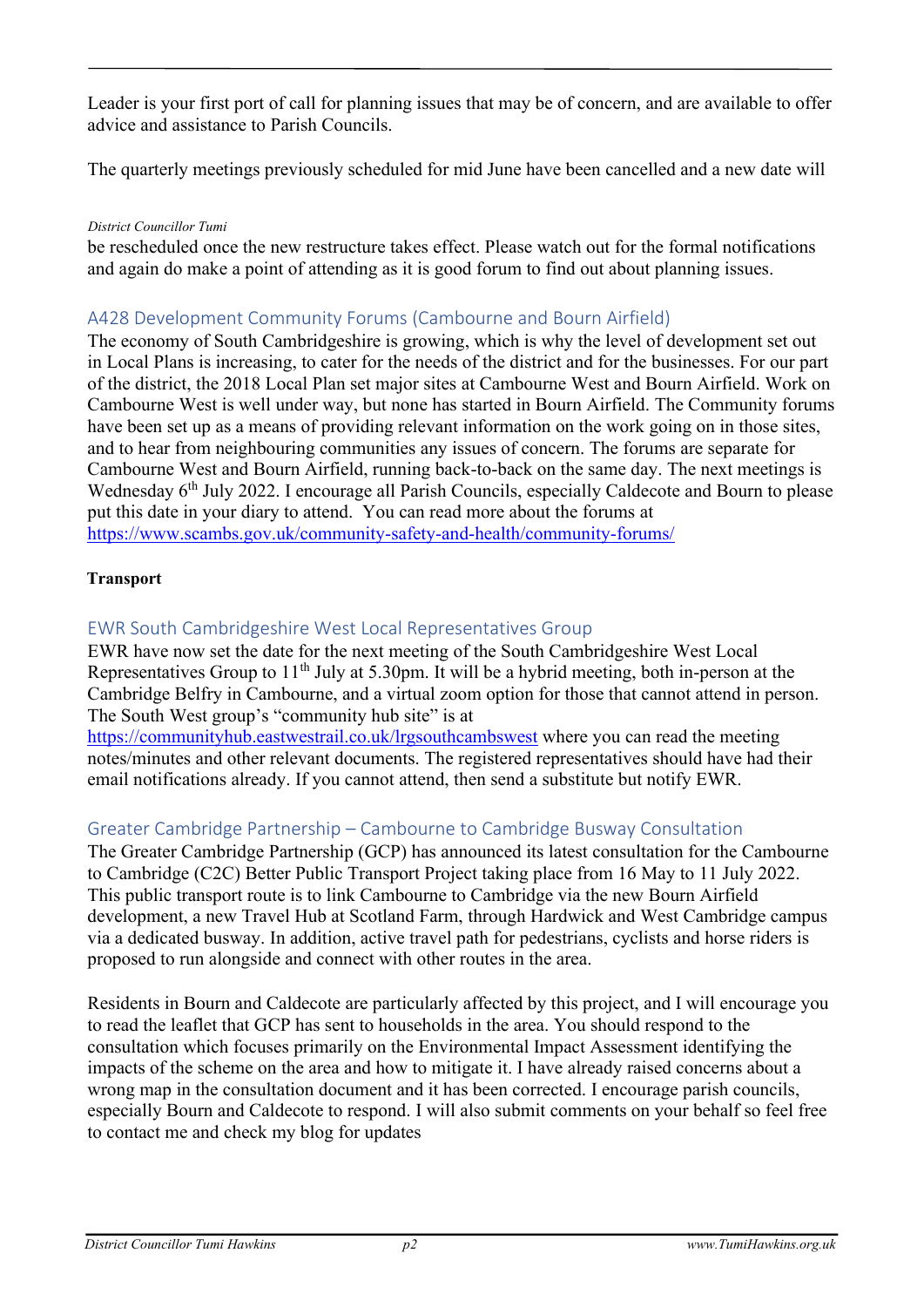# Luton Airport Flight Path and Holding Area change

Some of you would have seen more large commercial aeroplanes and more air traffic trails across the skies over our ward villages, right across from Caldecote to Little Gransden. In some areas, many have reported increased level of aircraft noise too. The reason is that in February this year, London Luton Airport (LLA) changed its arrival paths and holding area for flights into Luton.



# The Civil Aviation Authority (CAA) approved the

airspace change in November 2021 following an extensive public consultation that took place from October 2020 to February 2021. In my monthly report at the time, I advised parish councils of the consultation and encouraged them to respond, and they did. The consultation had shown that flights would be above 8,000 ft in most and 9,000ft in some areas above our ward. Unfortunately, that is not what is happening now.

I am now working with a group of concerned residents across our Ward and Huntingdonshire, collating noise data and Parish Councils so we can raise a formal objection to the CAA and LLA. We are also holding a public meeting on Tuesday **5th July, 7.30pm at Little Gransden Village Hall** which I encourage those affected to attend

## **Health and Wellbeing**

The Action for Happiness theme for this month is **Joyful June**. The calendar is at [https://www.actionforhappiness.org/calendar.](https://www.actionforhappiness.org/calendar) This month's focus is "Let's look for what's good".

**Project Catalyst-Community groups** Has the lockdown period given you new ideas and opportunities to form a new community led group, and you want to continue doing that in a more organised and structured way. Then Project Catalyst can offer practical help, guidance, and funding to allow you to do this*.* Grants of up to £300 are available for ideas or groups like walking or fitness group, creative groups, peer support group for people with shared interest or health concerns, allotment or gardening group, or any other activity you came up with. For more information, call the Care network on 03300 945750 or email wellbeing@care-network.org.uk

# The Queen's Baton Relay is coming to South Cambridgeshire

Remember the Queen's Baton Relay for Birmingham 2022 Commonwealth Games is coming to South Cambridgeshire. Join us for the Science & Sport Fun Day at the Wellcome Genome Campus, Hinxton, CB10 1SA *on* Saturday 9 July from 12:30pm to 7:30pm and to welcome the Queen's Baton Relay at approximately 3pm. On completion of its route, the baton will have travelled 90,000 miles and visited 72 nations and territories. There will be a range of local entertainment, locallysourced food and crafts, fairground rides and lots of science and sporting activities. A family fun run with races throughout the afternoon is available to book – don't forget your trainers!

This is an environmentally friendly event – please remember to bring your re-usable water bottle to fill up during the day. Accessible parking only is available at the [Wellcome Genome Campus](https://www.google.com/maps/place/Wellcome+Genome+Campus/@52.078893,0.18544,17z/data=!3m1!4b1!4m5!3m4!1s0x47d87ccc6d10a9c9:0x3f7ad92339a765b6!8m2!3d52.0788897!4d0.1876287) – blue badge holders will be required to display their badge. All other parking is available at the [Babraham](https://www.google.com/maps/place/Babraham+Research+Campus/@52.132571,0.2057,15z/data=!4m5!3m4!1s0x0:0x27590ab730898bee!8m2!3d52.132571!4d0.2057) [Research Campus](https://www.google.com/maps/place/Babraham+Research+Campus/@52.132571,0.2057,15z/data=!4m5!3m4!1s0x0:0x27590ab730898bee!8m2!3d52.132571!4d0.2057) and a free park and ride service for the 10 minute journey will be in operation every 20 to 30 minutes. The first bus will leave Babraham at 12:15pm and buses will run until the